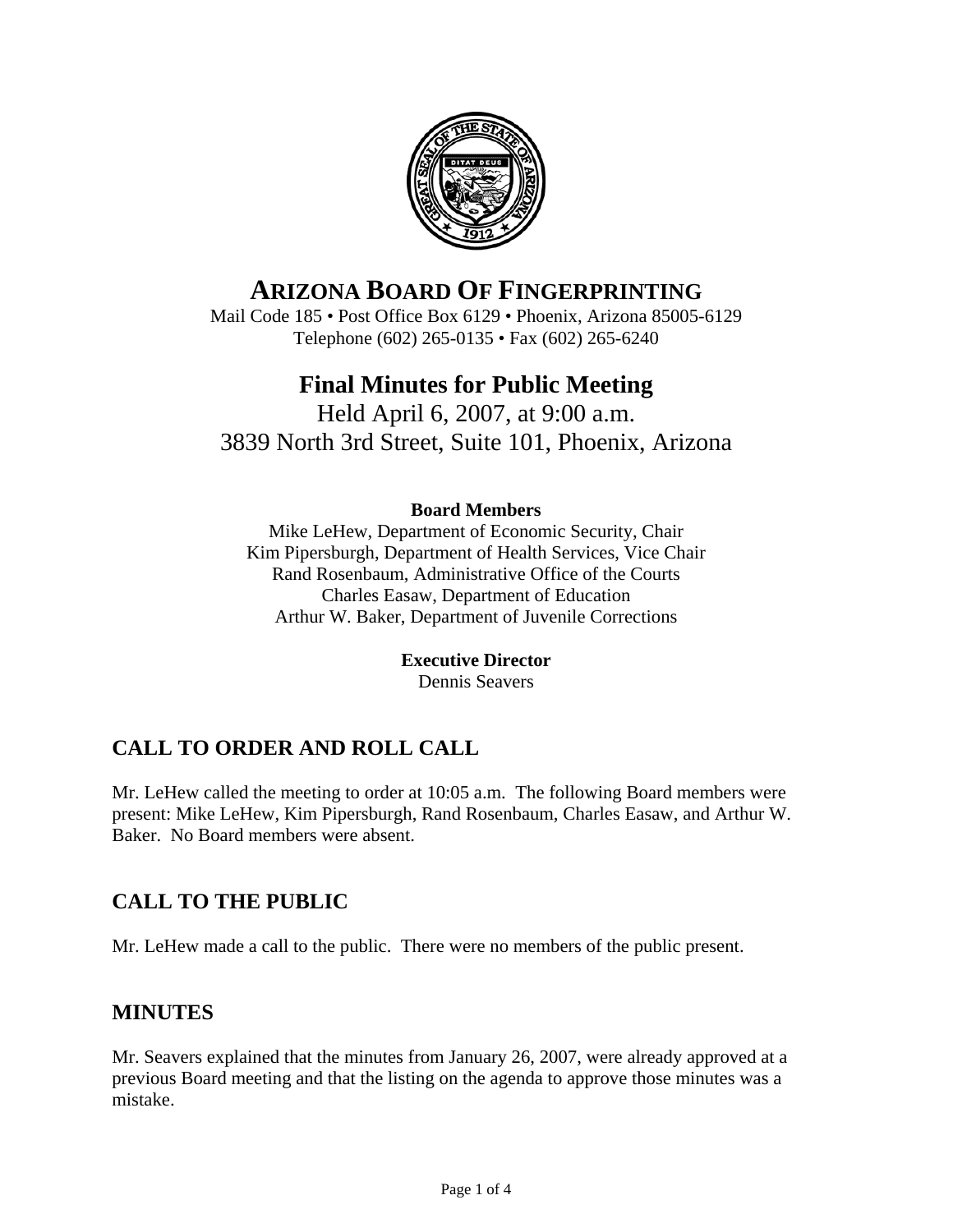Mr. Easaw moved to approve the minutes from the February 20, 2007, meeting, including the executive session minutes; February 23, 2007, meeting; and the March 9, 2007, meeting, including the executive session minutes. Mr. Baker seconded the motion, which passed 5–0.

# **CHANGES TO FISCAL YEAR 2007 BUDGET**

Mr. Seavers referred the Board members to his April 4, 2006, memo (see Attachment 1) about changes to the Board's fiscal year 2007 budget. Mr. Baker asked Mr. Seavers whether he believed that the Board would stay within its original budget limit, even with the additional expenditures. Mr. Seavers replied that the Board would still be within the original budget amount of \$378,952.75.

Mr. Baker made a motion to approve the expenses for furniture, and Mr. Rosenbaum seconded. The motion passed, 5–0. Mr. Easaw made a motion to approve the expenses for security doors and wheelchair accessibility, and Mr. Baker seconded. The motion passed, 5–0.

# **LEGISLATION**

Mr. Seavers updated the Board members on the progress of Senate Bill ("SB") 1605, which would have added certain caregivers to the fingerprint clearance card system. He said that the bill had been held in the House Health Committee. He noted that although the bill is moving forward through other committees, it has been affected by a strike-everything amendment and no longer deals with caregiver services. Mr. Seavers said that he believed the bill would be introduced again in the next regular legislative session.

Mr. Seavers updated the Board members on the progress of SB 1045, which would expand the list of precluding offenses and which the Board had sought introduction of. The bill had passed the House and been transmitted to the Senate, where it would await concurrence before being sent to the governor. He believed the bill would pass. He noted that Rep. Ed Ableser had introduced what appeared to be a technical amendment on the House floor that changed the phrase "immoral purposes" in a pandering-related crime to specify that the crime would relate to concubinage and polygamy. Mr. Seavers said that neither he nor Mike Timmerman at the Department of Public Safety anticipated that the floor amendment would have any impact on the card system.

Mr. Seavers described recent discussions he had been having with Senator Marsha Arzberger. Sen. Arzberger knew an applicant who had been waiting for an outcome from her good-causeexception hearing, and Sen. Arzberger believed that the applicant had been waiting too long. Sen. Arzberger said she wanted to impose time frames on the Board. Mr. Seavers had told Sen. Arzberger that the Board supported time frames, as the Board indicated in its response to the performance-audit report by the Office of the Auditor General. The time frames would apply to three portions of the good-cause-exception application process: (1) the period of time from receipt of a complete application package to the expedited review; (2) the period of time from the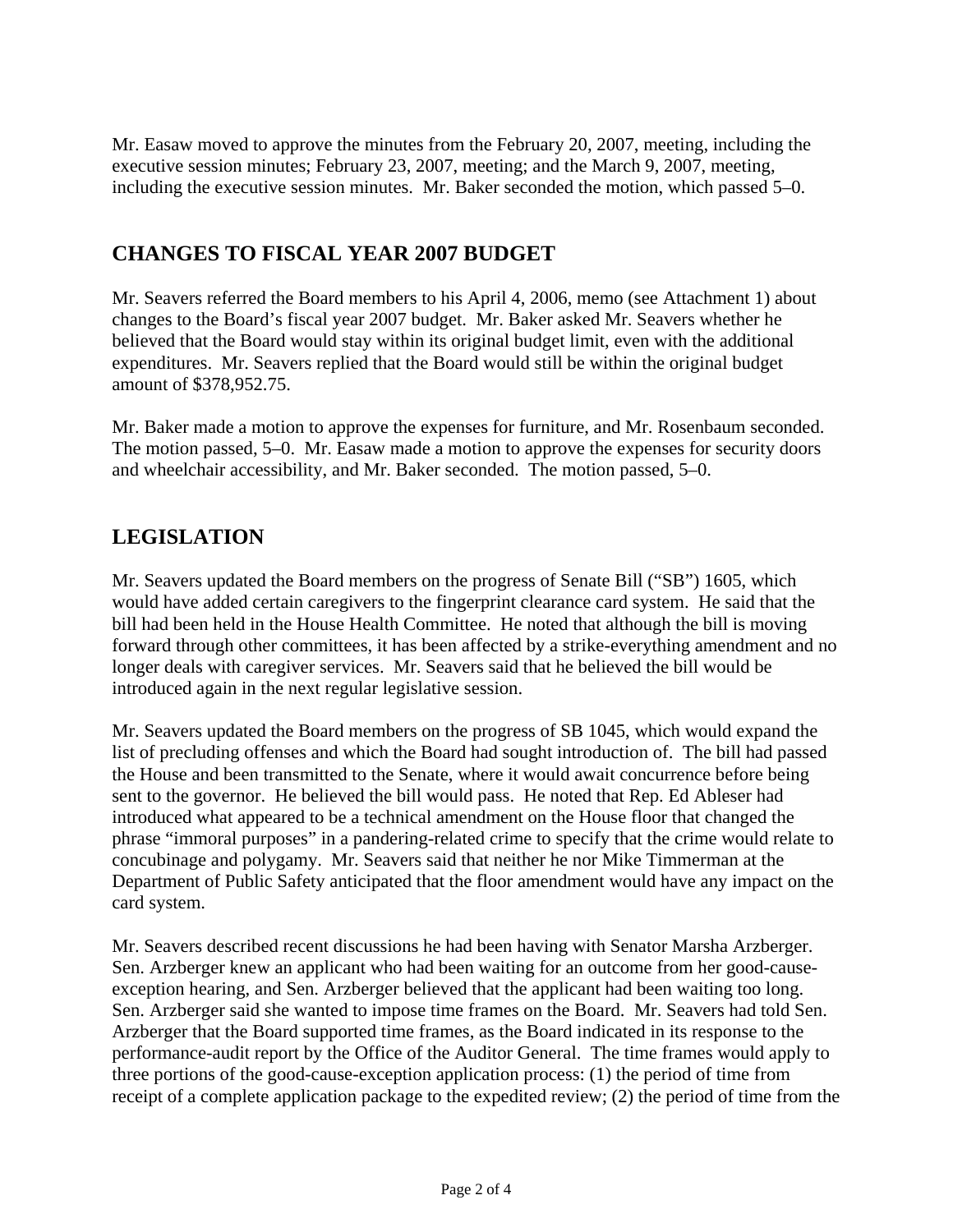expedited review to an administrative hearing; and (3) the period of time from the administrative hearing to the Board decision. Sen. Arzberger's office contacted the Auditor General's Office, which said that the Board had informal goals of 14 days for period (1) and 150 days for periods (2) and (3) combined. Mr. Seavers said that it was unfortunate that the Auditor General had taken these goals so seriously, even though he and the Board's chairperson repeatedly told auditors that these goals were estimates, had never been adopted by the Board, and more reflected what the executive director and chairperson would like to see than any stated preference by the Board. Initially, a Senate research analyst had proposed 14 days for period (1), but Mr. Seavers explained that this 14-day time frame referred to the average number of days and was inappropriate for a time frame. He negotiated a 30-day time frame for period (1). For period (2), he negotiated a 45-day time frame. Finally, for period (3), Sen. Arzberger initially proposed a 60-day time frame, but Mr. Seavers negotiated an 80-day time frame.

Mr. Seavers explained that if this bill were to become law with the time-frame amendment, he believed the Board would need to establish and fund at least two new positions: an additional investigator and an additional hearing officer. Mr. Seavers said that the Board might need to increase its portion of the fingerprint-clearance-card fee to cover the increased personnel costs, although this step would not need to be immediate because the Board has a substantial fund balance. However, establishment of the positions would need to take place immediately in order to allow for time to train the new employees. He explained that the time frames likely would become effective on the general effective date. Although that date would not be set until the end of the legislative session, it likely would be in August.

Mr. Seavers said that he believed the time frames would be beneficial for the Board. However, they would affect the costs of the Board's operations, and the Board would need to take steps to make sure none of the applications were processed outside of the time frames.

Mr. Rosenbaum asked whether there could not be a delayed effective date for the time frames, since the general effective date seemed too soon. Mr. Seavers said that he did not believe Sen. Arzberger's office would accept a delayed effective date, and he noted that he had asked for one.

Mr. Baker expressed concern about increases in the cost of a fingerprint clearance card. Mr. Seavers said that the time-frames requirement probably would make that increase necessary, and he had pointed out to Sen. Arzberger that the time frames would probably have an impact on the cost of a fingerprint clearance card.

Mr. Baker asked what the penalty would be if the Board did not process a particular application within the time frames. Mr. Seavers responded that there probably would not be a penalty, unless one were specifically included in the amendment. Mr. Seavers added that compliance with time frames generally is an audit issue.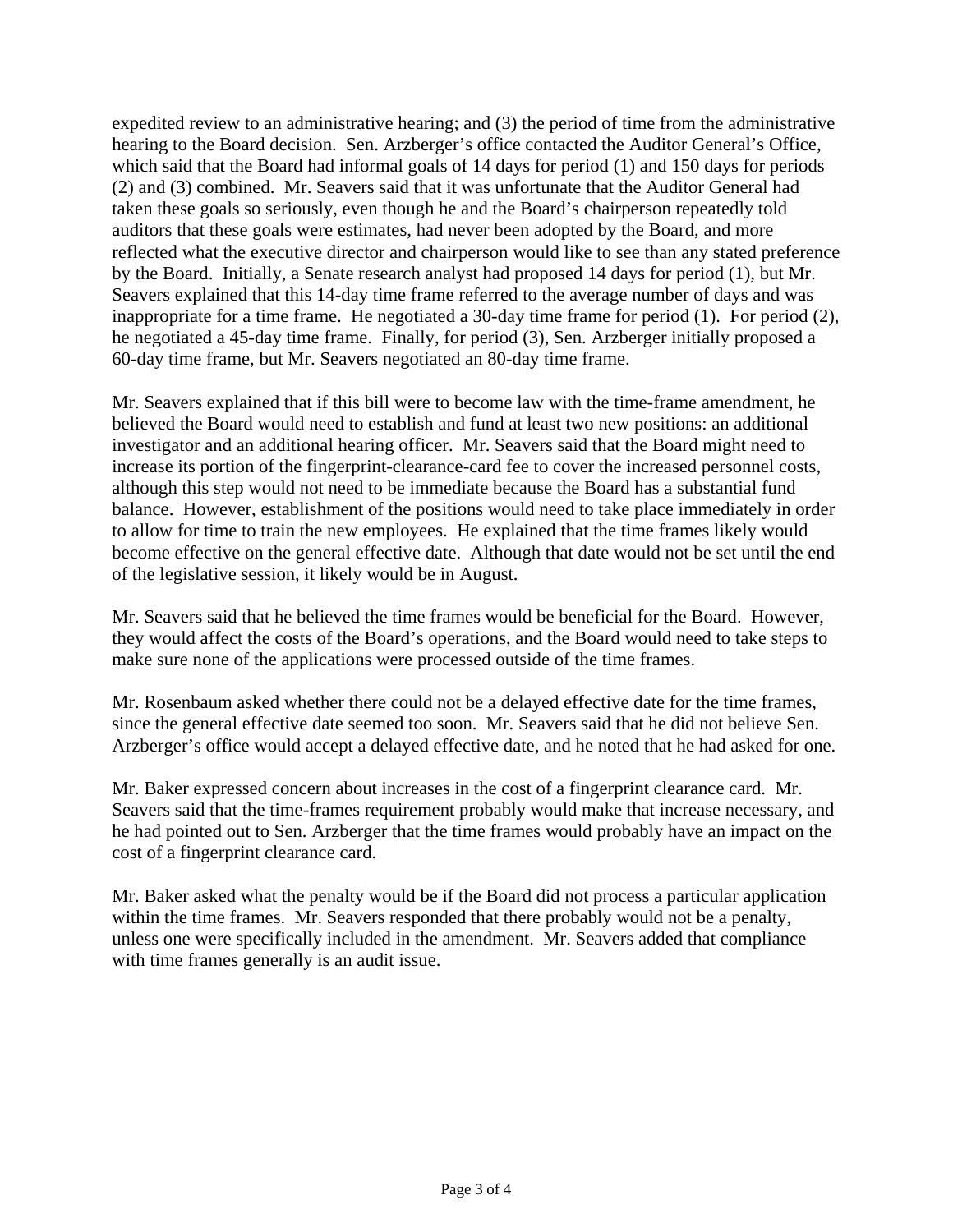## **ADJOURNMENT**

Ms. Pipersburgh made a motion to adjourn the meeting, and Mr. Easaw seconded. The motion passed, 5-0. Mr. LeHew adjourned the meeting at 10:29 a.m.

Minutes approved on April 10, 2007

\_\_\_\_\_\_\_\_\_\_\_\_\_\_\_\_\_\_\_\_\_\_\_\_\_\_\_\_\_\_ Dennis Seavers, Executive Director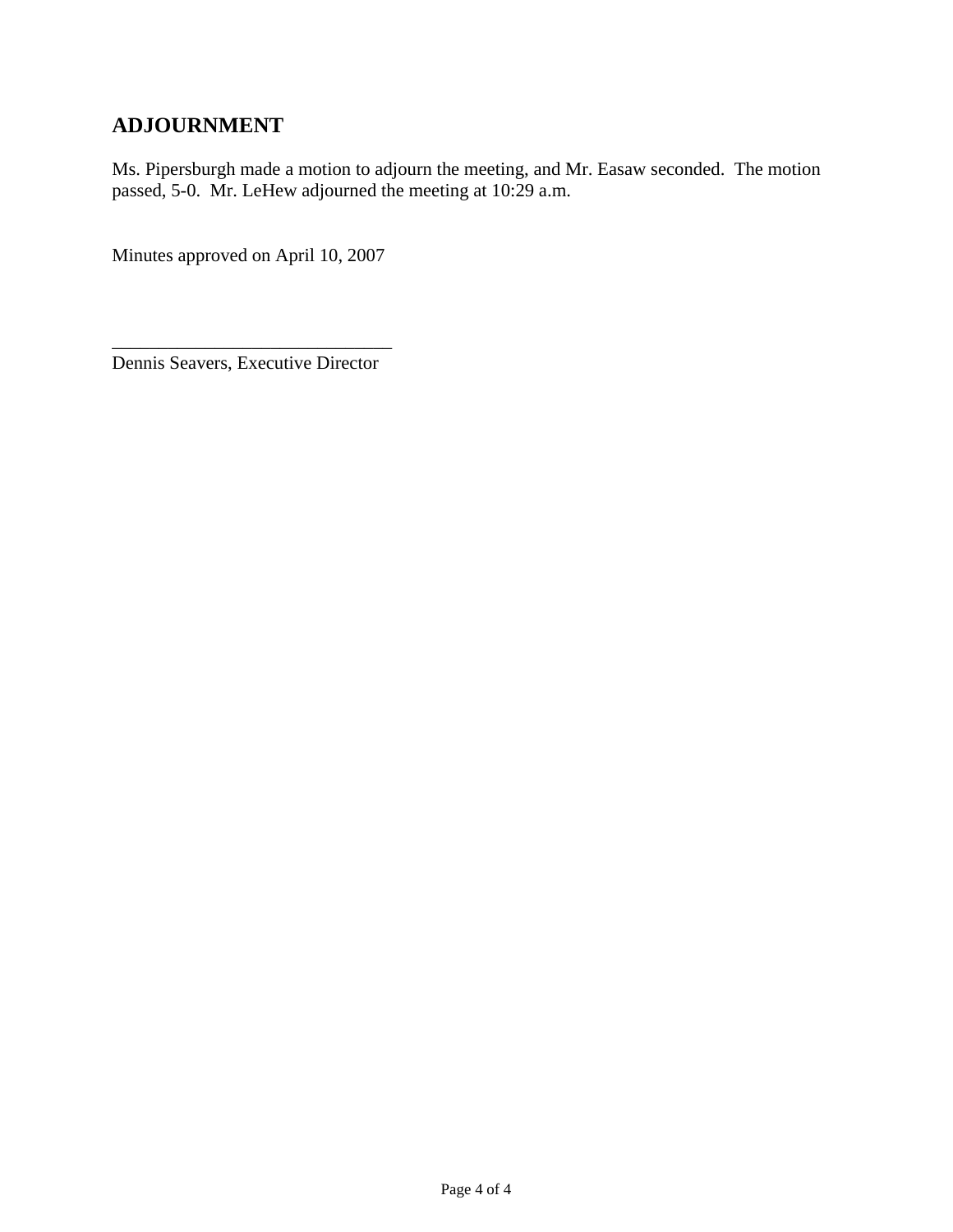# **Arizona Board of Fingerprinting** Memo

|       | <b>SUBJECT:</b> Change to Board's FY 2007 budget |
|-------|--------------------------------------------------|
| Date: | April 4, 2006                                    |
| C:    |                                                  |
| FROM: | Dennis Seavers                                   |
| TO:   | Board members and alternates                     |



This memo describes a requested increase to the Board's FY 2007 budget, which was approved in August 2006. Although budgets are meant to offer guidance and do not delineate strict requirements for spending, substantial departures from the approved budget should be considered by the Board. This memo identifies two areas of increased spending.

- 1. Alterations to building doors to improve security and make our facilities accessible;
- 2. Furniture expenses for the new office.

Below is a detailed description of the proposed expenditures and a summary of the impact these expenditures will have on the overall budget. **The total increase in costs would be \$19,349.96.** I recommend that the Board approve these budget changes.

## **Alterations to doors to improve security and accessibility—\$6,904.00**

There are three doors that should be made accessible to a person in a wheelchair: the door to the lobby of the Board's office (not the building lobby), the door from the office lobby into the main part of the office, and the door to the men's restroom. In addition to making the door between the lobby and the main part of the office accessible, that door would include magnetic locking to improve security. The accessibility feature would include a push-activated plate for wheelchairbound individuals to open the doors.

Although the men's bathroom is shared with other tenants, asking the property manager to pay for the cost of an accessible door would require a renegotiation of the rent. The property manager has tentatively agreed to allow the Board to change the door.

The quote from the vendor was \$4,487.00 for the two doors in the Board office and \$2,417.00 for the bathroom door, totaling \$6,904.00. This price includes installation.

## **Furniture expenses for the new office—\$12,445.96**

Although some of the furniture from the Board's former office can still be used, the Board should consider purchasing additional and replacement furniture. Below is a description of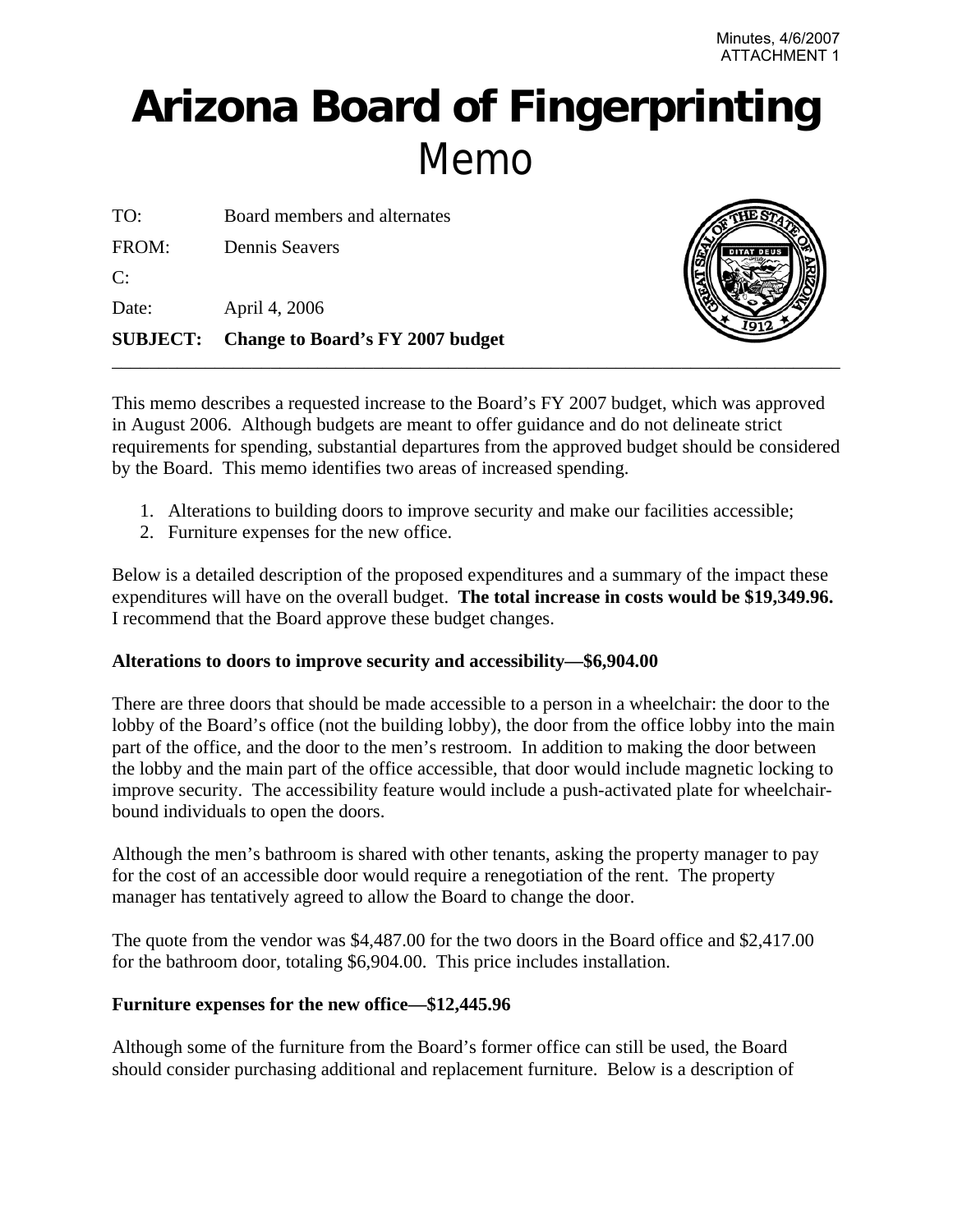furniture the Board may want to purchase, including an explanation of how the furniture would be used. Total furniture costs would be \$11,729.42. Labor and installation, including alterations to how the administrative assistants' cubicles are configured, are \$225.00. The total, including sales tax, would be \$12,445.96.

## *Hearing officer's office*

In the old facility, the hearing officer shared the conference room with the investigator. In the new facility, he has his own office. Currently, the Board is renting a desk and other furniture for him.

### *Investigator's office*

A lateral file will make cases that the investigator is working on more readily accessible. Currently, the investigator uses banker's boxes for cases with deficiencies or waiting for Board review.

|--|--|

### *Executive director's office*

A lateral file will make cases that the executive director is tracking (such as cases before superior court, cases for possible rehearing or review, or cases that have had a hearing) more readily accessible. A conference table will provide work space and allow for one-on-one meetings.

### *Lobby*

These furnishings will be for the lobby, which serves as a waiting area for applicants appearing at a hearing, either before the hearing officer or the Board.

### *Conference room*

The Board's current conference table is sufficient, but a larger table will give Board members more workspace and room, particularly when applicants appear before the Board. The current conference-room chairs are old, worn, and not ergonomic. (Some of the ergonomic chairs below will be used in other rooms in the office.)